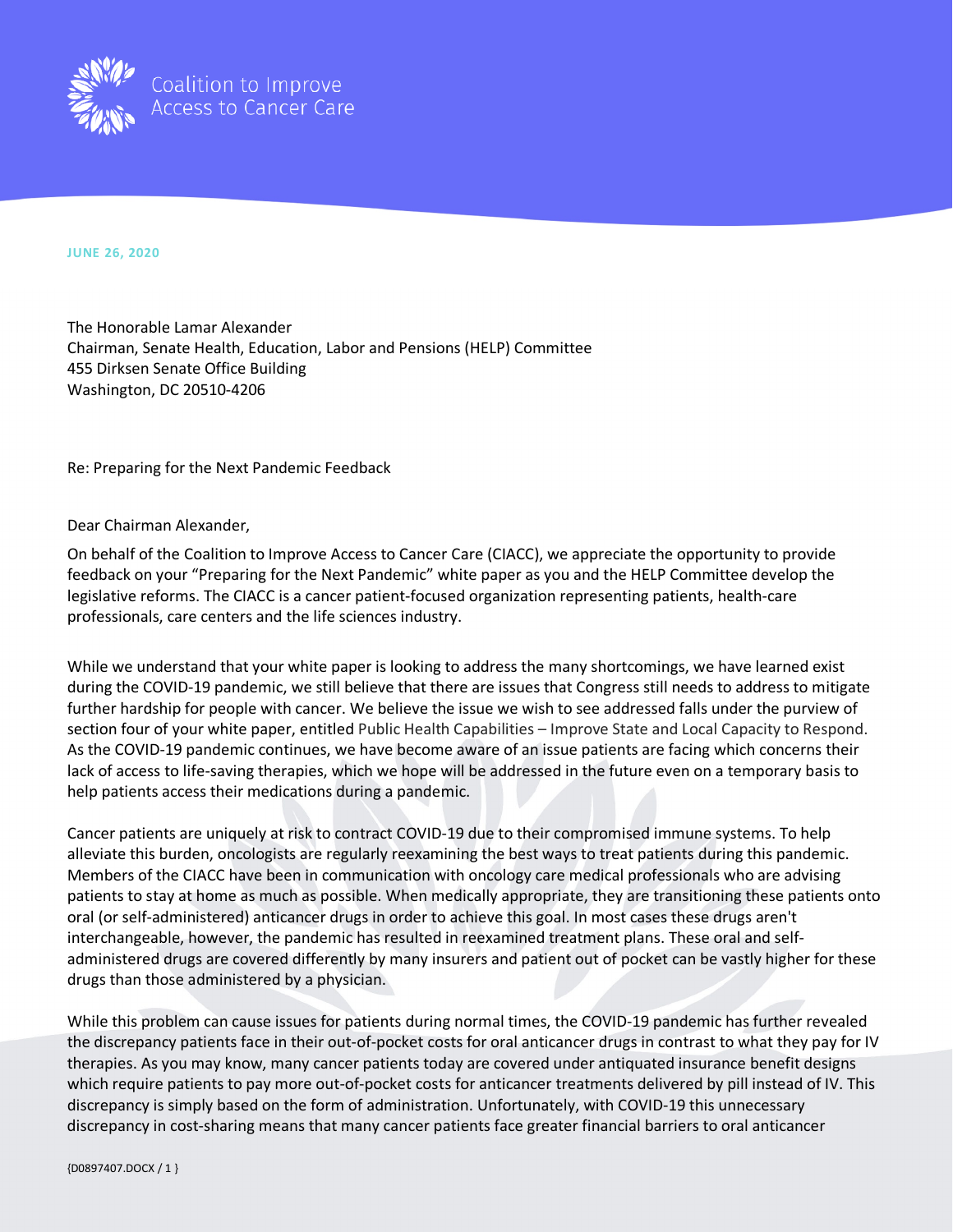therapies. Simply put, this places patients and their families at risk of contracting COVID-19 and our organizations are supportive of addressing this issue legislatively for future pandemics.

Standalone legislation does exist that would accomplish this goal permanently, the *Cancer Drug Parity Act (S.741/H.R. 1730)*. This bipartisan bill could substantially help patients who are unable to access their medications, particularly at the present time with many vulnerable cancer patients concerned about going to the hospital for their chemotherapy infusions. The bill addresses this by improving patient access to other forms of treatment. Ideally, this issue would be fixed on a permanent basis, however, we believe a 3-year authorization of this legislation or language with similar intent could help patients in the interim. We believe that authorization for only the length of the pandemic would not be sufficient as it is anticipated that the strain on the healthcare system will last long past the pandemic. Additionally, a three-year authorization period will allow the Department of Health and Human Services (HHS) the ability to collect important data that will guide future discussion on this issue.

Cancer patients who are able to stay safe at home will help flatten the curve and limit overwhelming their local health care system with additional complications should they contract COVID -19 or require care due to rapid cancer progression from lack of proper treatment. This is also important to address for any future pandemic.

We are very appreciative of your hard work during this COVID-19 pandemic to ensure the American people are given all of the necessary tools to survive and thrive during these unprecedented times. We are also appreciative that you are laying the groundwork for future preparation efforts. The cancer community stands ready to work with you to continue to move policy changes forward that will allow cancer patients to access lifesaving cancer treatment. Thank you in advance for considering the *Cancer Drug Parity Act* or a similar temporary authorization to assist patients during the current pandemic.

For further questions about the need for this legislation, please contact Robin Roland Levy, Senior Director of Public Policy and Advocacy for the International Myeloma Foundation at 201-220-9137 or [rlevy@myeloma.org.](mailto:rlevy@myeloma.org)

Respectfully,

AIM at Melanoma Alliance for Patient Access American Cancer Society Cancer Action Network American Society of Hematology Aplastic Anemia and MDS International Foundation Association of Community Cancer Centers Association of American Cancer Institutes Association of Pediatric Hematology/Oncology Nurses Cancer*Care* Cancer and Careers/CEW Foundation Cancer Support Community Colorectal Cancer Alliance Community Oncology Alliance Dana Farber Cancer Institute Debbie's Dream Foundation: Curing Stomach Cancer Facing Our Risk of Cancer Empowered (FORCE) Fight Colorectal Cancer GO2 Foundation for Lung Cancer Hematology/Oncology Pharmacy Association

{D0897407.DOCX / 1 }